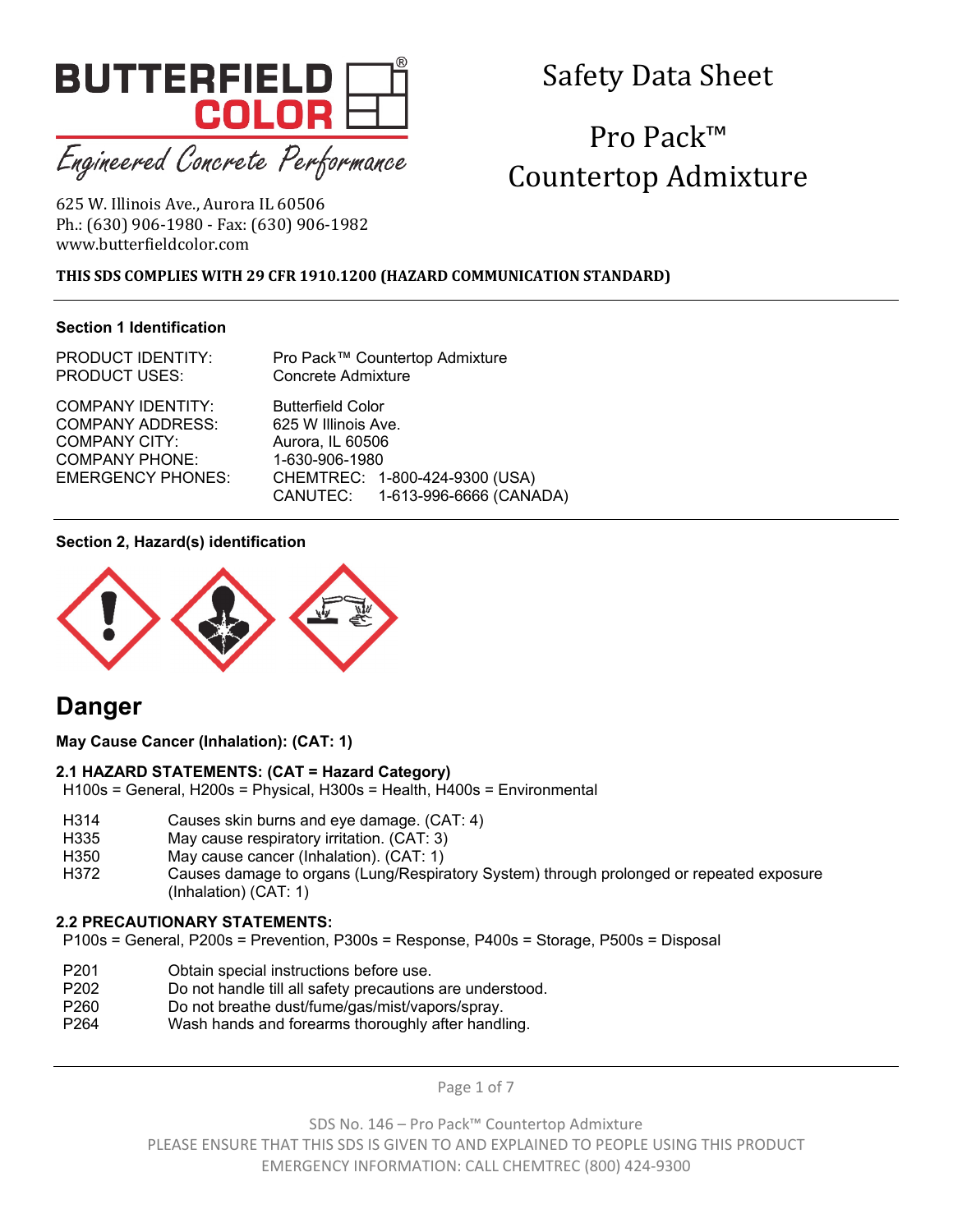| P <sub>270</sub> | Do not eat, drink or smoke when using this product.                                                      |
|------------------|----------------------------------------------------------------------------------------------------------|
| P <sub>271</sub> | Use only outdoors or in a well-ventilated area.                                                          |
| P <sub>280</sub> | Wear protective gloves/protective clothing/eye protection/face protection.                               |
| P304+340         | IF INHALED: Remove victim to fresh air & keep at rest in a position comfortable for breathing.           |
| P314             | Get medical advice /attention if you feel unwell.                                                        |
| P308+313         | If exposed or concerned, get medical advice/attention.                                                   |
| P361             | Remove/Take off immediately all contaminated clothing.                                                   |
| P403+233         | Store in well ventilated place. Keep containers tightly closed.                                          |
| P <sub>501</sub> | Dispose of contents/ container in accordance with local/regional/national and international regulations. |

#### **SEE SECTIONS 8, 11 & 12 FOR TOXICOLOGICAL INFORMATION.**

#### **Section 3, Composition / Information on Ingredients**

| <b>MATERIAL</b>            | CAS#       | <b>EINECS#</b> | WT $\%$ |
|----------------------------|------------|----------------|---------|
| <b>Portland Cement</b>     | 65997-15-1 | 266-043-4      | 40 - 60 |
| Crystalline Silica, Quartz | 14808-60-7 | 238-878-4      | 20 - 40 |

TRACE COMPONENTS: Trace ingredients (if any) are present in < 1% concentration. None of the trace ingredients contribute significant additional hazards at the concentrations that may be present in this product. All pertinent hazard information has been provided in this document, per the requirements of the Federal Occupational Safety and Health Administration Standard (29 CFR 1910.1200), U.S. State equivalents, and Canadian Hazardous Materials Identification System Standard (CPR 4).

#### **Section 4, First Aid Measures**

4.1 MOST IMPORTANT SYMPTOMS/EFFECTS, ACUTE & DELAYED: See Section 11 for symptoms/effects, acute & delayed.

#### 4.2 GENERAL ADVICE:

First Aid responders should pay attention to self-protection and use the recommended protective clothing (chemical resistant gloves, splash protection). If potential for exposure exists, refer to Section 8 for specific personal protective equipment.

#### 4.3 EYE CONTACT:

If this product enters the eyes, open eyes while under gently running water. Use sufficient force to open eyelids. "Roll" eyes to expose more surface. Minimum flushing's for 15 minutes. Seek immediate medical attention.

#### 4.4 SKIN CONTACT:

If the product contaminates the skin, wash with soapy water.

#### 4.5 INHALATION:

After high vapor exposure, remove to fresh air.

#### 4.6 SWALLOWING:

If swallowed, CALL PHYSICIAN OR POISON CONTROL CENTER FOR MOST CURRENT INFORMATION. If professional advice is not available, give two glasses of water to drink. DO NOT INDUCE VOMITING. Never induce vomiting or give liquids to someone who is unconscious, having convulsions, or unable to swallow. Seek immediate medical attention.

#### 4.7 NOTES TO PHYSICIAN:

There is no specific antidote. Treatment of overexposure should be directed at the control of symptoms and the clinical condition of the patient. Any material aspirated during vomiting may cause lung injury. Therefore, emesis should not be induced mechanically or pharmacologically. If it is considered necessary to evacuate the stomach contents, this should be done by means least likely to cause aspiration (such as: Gastric lavage after endotracheal intubation).

Page 2 of 7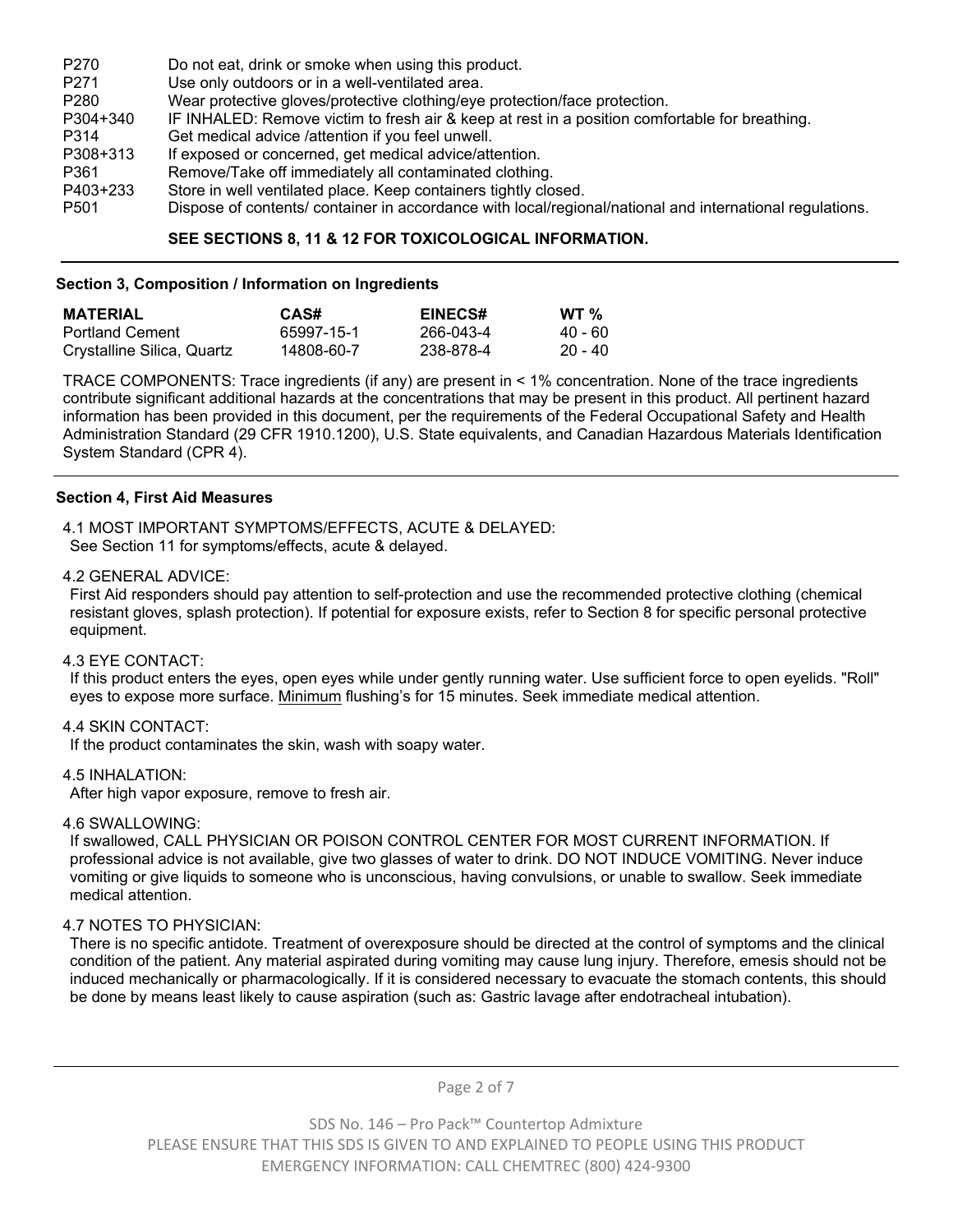#### **Section 5, Fire Fighting Measures**

5.1 FIRE & EXPLOSION PREVENTIVE MEASURES: The material is non-flammable and will not support combustion.

5.2 SUITABLE (& UNSUITABLE) EXTINGUISHING MEDIA: NA.

5.3 SPECIAL PROTECTIVE EQUIPMENT & PRECAUTIONS FOR FIRE FIGHTERS: NA.

5.4 SPECIFIC HAZARDS OF CHEMICAL & HAZARDOUS COMBUSTION PRODUCTS: NA

#### **Section 6, Accidental Release Measures**

6.1 SPILL AND LEAK RESPONSE AND ENVIRONMENTAL PRECAUTIONS: Isolate and contain spill. Avoid excessive dust generation and runoff into a sewer or waterway. Materials can be collected and reused if possible. Place waste in a disposal container and dispose of in accordance with local and state RCRA rules and regulation.

6.2 PERSONAL PRECAUTIONS, PROTECTIVE EQUIPMENT, EMERGENCY PROCEDURES: A disposal dusk mask can be used to prevent excessive dust accumulation.

6.3 ENVIRONMENTAL PRECAUTIONS: NA.

6.4 METHODS AND MATERIAL FOR CONTAINMENT & CLEAN-UP: Pick up material and reuse as needed.

#### **Section 7, Handling and Storage**

7.1 PRECAUTIONS FOR SAFE HANDLING: Standard work gloves, disposable dust mask to control excessive dust.

7.2 CONDITIONS FOR SAFE STORAGE, INCLUDING ANY INCOMPATIBILITIES: Store in a cool, dry location. Isolate from Fluorine, magnesium, acids, alum, ammonium salts.

#### **Section 8, Exposure Controls / Personal Protective Equipment**

8.1 EXPOSURE LIMITS:

| $OSHA$ (mg/M <sup>3</sup> )                           | NIOSH (mg/M <sup>3</sup> )                            | $ACGH^{\circ}$ (mg/M <sup>3</sup> )                                        |
|-------------------------------------------------------|-------------------------------------------------------|----------------------------------------------------------------------------|
| <b>TWA</b><br>10<br>$(\%SiO2+2)$<br>(respirable)      | $0.05$ TWA<br>(respirable)                            | 0.025 TWA<br>(respirable)                                                  |
| <b>TWA</b><br>30<br>$(\%SiO2+2)$<br>(total dust)      |                                                       |                                                                            |
| 15 TWA (total dust)<br>5 TWA (respirable<br>fraction) | 10 TWA (total dust)<br>5 TWA (respirable<br>fraction) | 1 TWA (no asbestos and<br><1% crystalline silica)<br>(respirable fraction) |
|                                                       |                                                       |                                                                            |

Page 3 of 7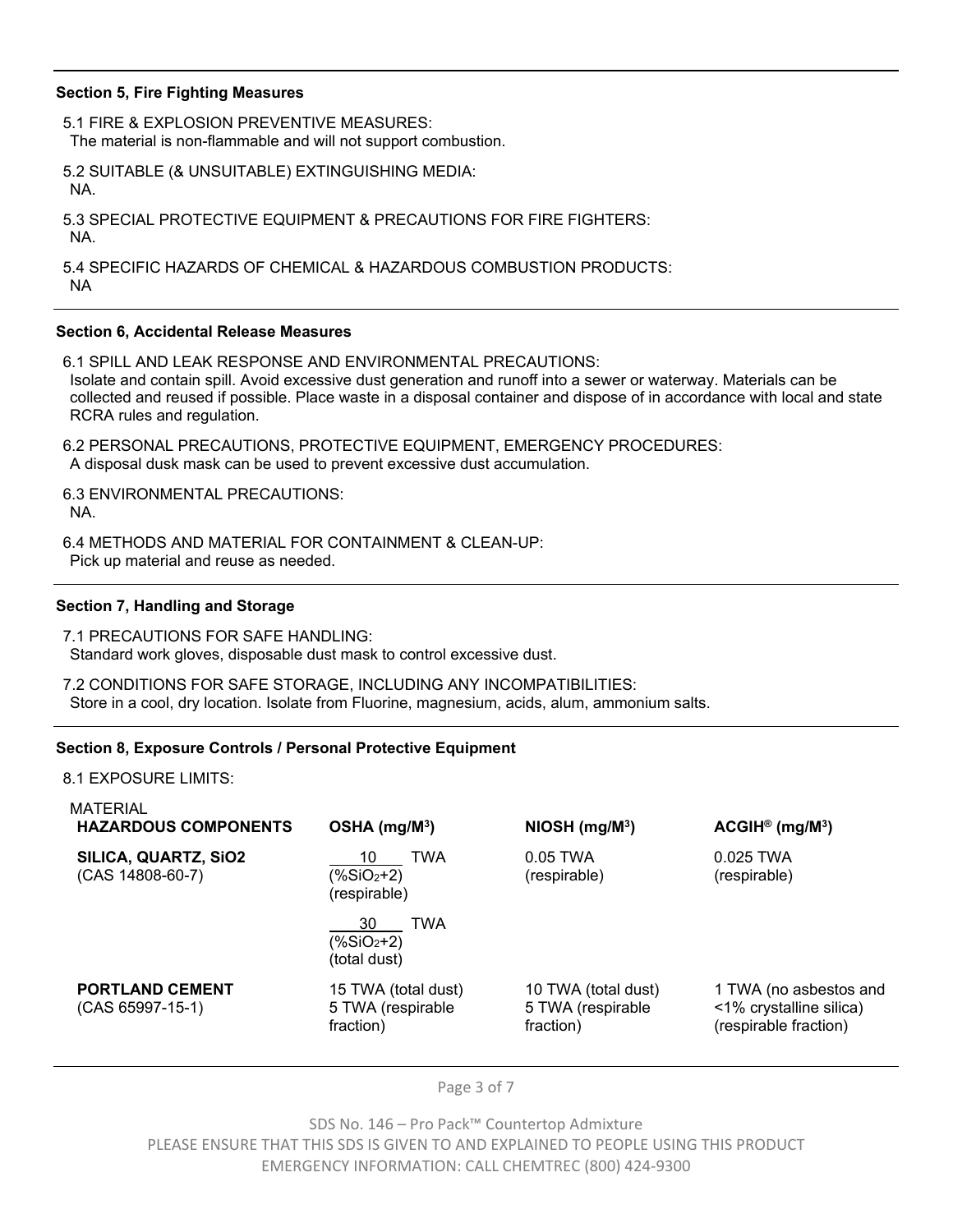#### EXPOSURE CONTROL NOTATIONS

ACGIH

SILICA, QUARTZ, SiO2 (14808-60-7): CARCINOGENS (A2 – SUSPECTED HUMAN CARCINOGEN)

PORTLAND CEMENT (65997-15-1): CARCINOGENS (A4 – NOT CLASSIFIABLE AS A HUMAN CARCINOGEN)

# EXPOSURE LIMITS SUPPLEMENTAL

OSHA

SILICA, QUARTZ, SiO2 (14808-60-7): MINERAL DUSTS: ((30)/(% SiO2+2) mg/m3 TWA, total dust; (250)/(% SiO2+5) mppcf TWA, respirable fraction; (10)/(%SiO2+2) mg/m3 TWA, respirable fraction)

PORTLAND CEMENT (65997-15-1): MINERAL DUSTS: (50 mppcf TWA (<1% crystalline silica))

ACGIH

SILICA, QUARTZ, SiO2 (14808-60-7): TLV BASIS – CRITICAL EFFECTS: (lung cancer; pulmonary fibrosis)

PORTLAND CEMENT (65997-15-1): TLV BASIS – CRITICAL EFFECTS: (pulmonary function; respiratory symptoms; asthma)

# Key to abbreviations

TWAEV = Time-Weighted Average Exposure Value TWA = Time-Weighted Averages are based on 8h/day, 40h/week exposures ACGIH = American Conference on Governmental Industrial Hygiene NIOSH = National Institute of Occupational Safety and Health OSHA = Occupational Safety and Health Administration

# 8.2 APPROPRIATE ENGINEERING CONTROLS:

RESPIRATORY EXPOSURE CONTROLS

Maintain airborne contaminant concentrations below exposure limits given above. If respiratory protection is needed, use only protection authorized in 29 CFR 1910.134, European Standard EN 149, or applicable State regulations.

EMERGENCY OR PLANNED ENTRY INTO UNKNOWN CONCENTRATIONS OR IDLH CONDITIONS NA.

VENTILATION SPECIAL: None **OTHER: None** 

LOCAL EXHAUST: If Necessary MECHANICAL (GENERAL): If Necessary

Please refer to ACGIH document, "Industrial Ventilation, A Manual of Recommended Practices", most recent edition, for details.

8.3 INDIVIDUAL PROTECTION MEASURES, SUCH AS PERSONAL PROTECTIVE EQUIPMENT: EYE PROTECTION:

Splash goggles or safety glasses.

HAND PROTECTION:

Use standard cloth work gloves.

BODY PROTECTION:

Use body protection appropriate for task. Coveralls, are generally acceptable, depending on the task.

# WORK & HYGIENIC PRACTICES:

Provide readily accessible eye wash stations & safety showers. Wash at end of each shift & before eating, smoking or using the toilet. Remove clothing that becomes contaminated.

Page 4 of 7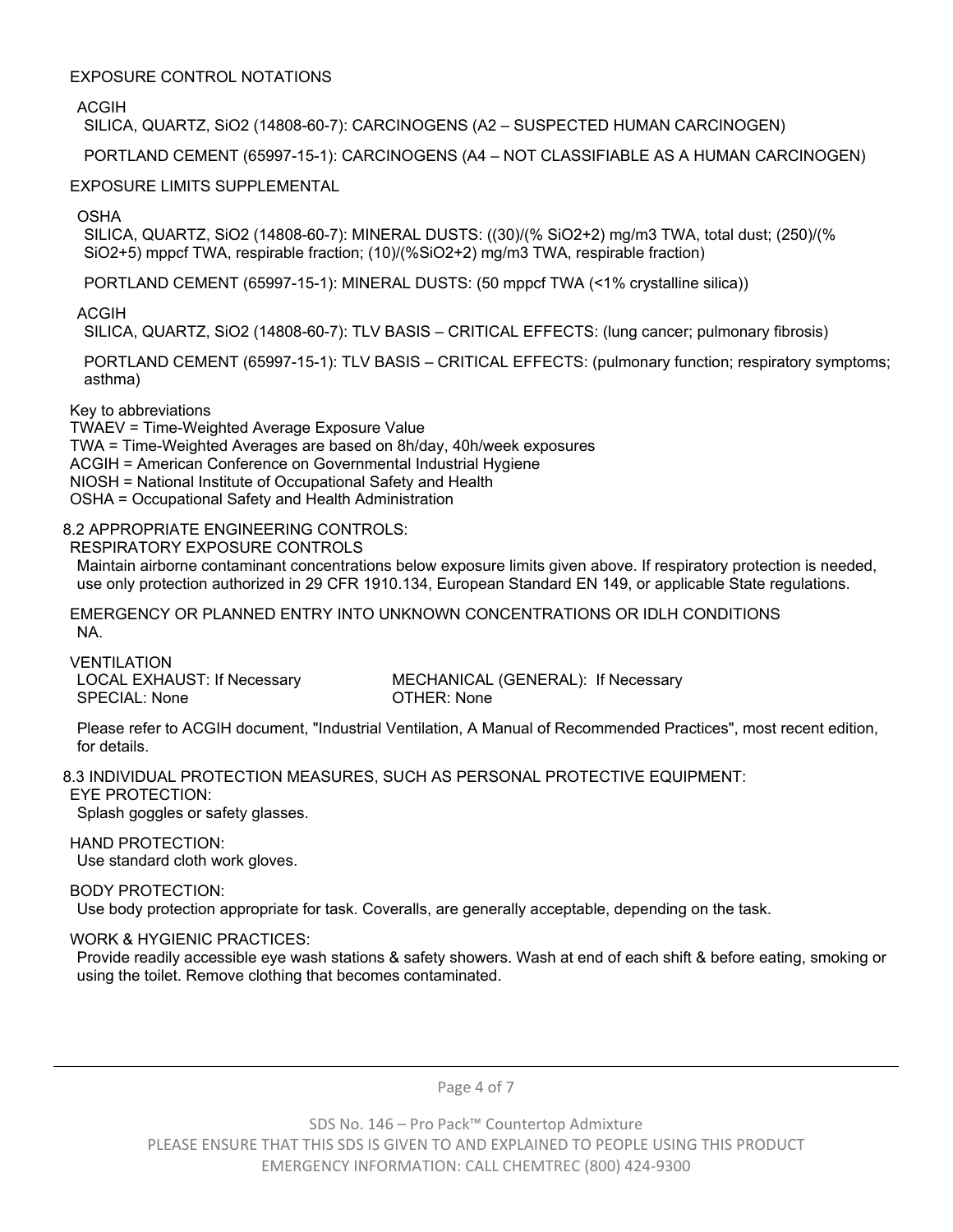### **Section 9, Physical & Chemical Properties**

| APPEARANCE:                                          | <b>Gray Powder</b> |
|------------------------------------------------------|--------------------|
| ODOR:                                                | No Odor            |
| <b>ODOR THRESHOLD:</b>                               | Not Available      |
| pH (Neutrality):                                     | Not Available      |
| MELTING POINT/FREEZING POINT:                        | Not Available      |
| BOILING RANGE (IBP,50%, Dry Point):                  | Not Applicable     |
| FLASH POINT (TEST METHOD):                           | Not Applicable     |
| EVAPORATION RATE (n-Butyl Acetate=1)                 | Not Applicable     |
| FLAMMABILITY CLASSIFICATION:                         | Not Applicable     |
| LOWER FLAMMABLE LIMIT IN AIR (% by vol):             | Not Applicable     |
| UPPER FLAMMABLE LIMIT IN AIR (% by vol):             | Not Available      |
| VAPOR PRESSURE (mm of Hg @ 20 C):                    | Not Applicable     |
| VAPOR DENSITY (air=1):                               | Not Applicable     |
| GRAVITY @ 68/68 F / 20/20 C:                         |                    |
| <b>DENSITY:</b>                                      | Not Available      |
| SPECIFIC GRAVITY (Water=1):                          | Not Available      |
| POUNDS/GALLON:                                       | Not Available      |
| <b>WATER SOLUBILITY:</b>                             | Insoluble          |
| PARTITION COEFFICIENT (n-Octane/Water):              | Not Available      |
| <b>DENSITY:</b>                                      | Not Available      |
| DECOMPOSITION TEMPERATURE:                           | Not Available      |
| VOCs (>0.044 Lbs./Sq In):                            | Not Applicable     |
| TOTAL VOC'S (TVOC)*:                                 | Not Applicable     |
| NONEXEMPT VOC'S (CVOC)*:                             | Not Applicable     |
| HAZARDOUS AIR POLLUTANTS (HAPS):                     | Not Applicable     |
| NONEXEMPT VOC PRESSURE (mm of Hg @ 20 C):            | Not Applicable     |
| VISCOSITY @ 20 C (ASTM D445):                        | Not Applicable     |
| * Using CARB (California Air Resources Board Rules). |                    |

# **Section 10, Stability & Reactivity**

10.1 REACTIVITY & CHEMICAL STABILITY: Stable under normal conditions.

10.2 POSSIBILITY OF HAZARDOUS REACTIONS & CONDITIONS TO AVOID: NL.

10.3 INCOMPATIBLE MATERIALS:

Strong Oxidizing Agents, Unintentional contact with water.

10.4 HAZARDOUS DECOMPOSITION PRODUCTS: NL.

10.5 HAZARDOUS POLYMERIZATION: Will not occur

Page 5 of 7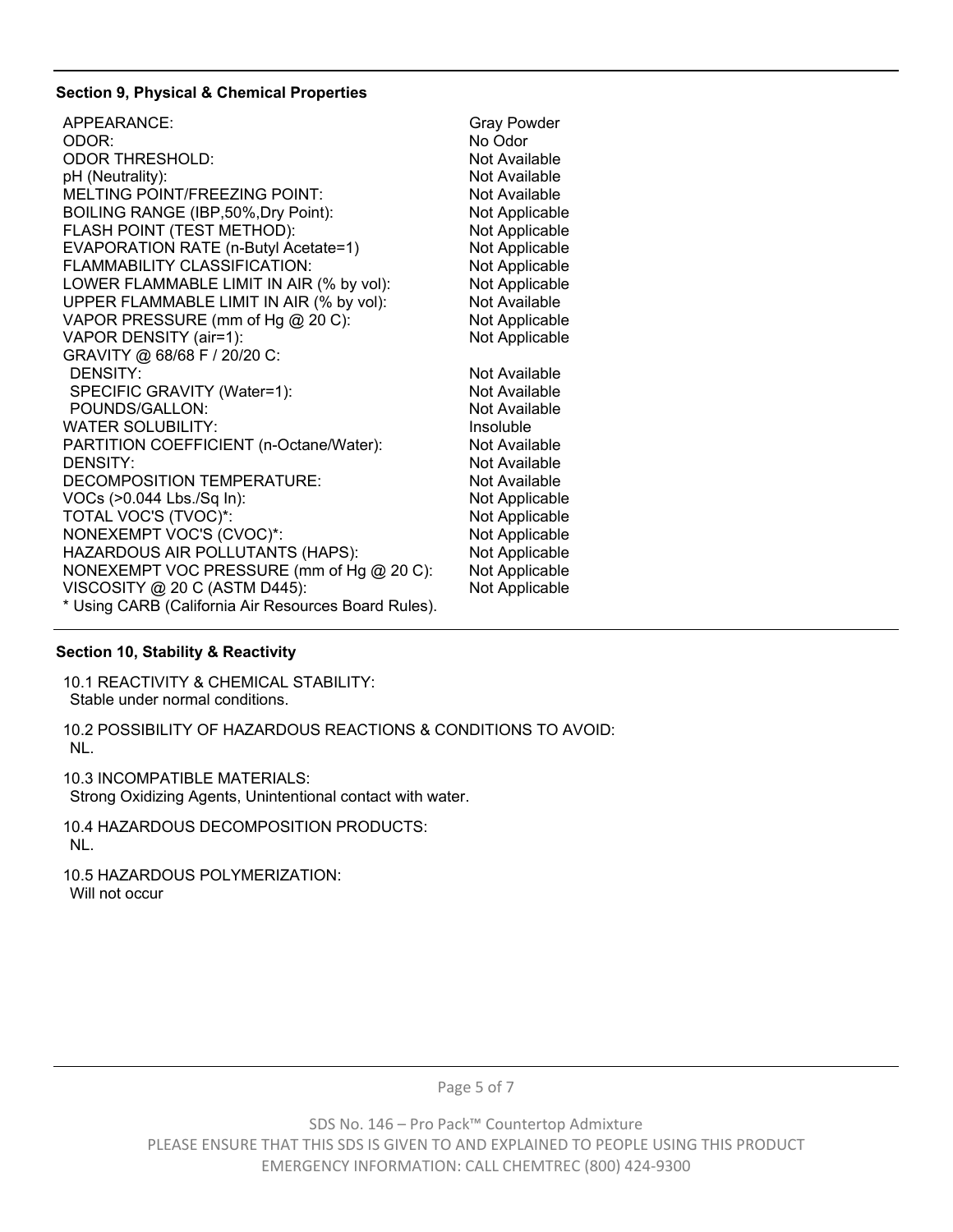#### **Section 11, Toxicological Information**

11.1 ACUTE HAZARDS

11.11 EYE & SKIN CONTACT:

Primary dust irritation to skin, and eyes. Primary irritation to eyes, redness, tearing, blurred vision. Wash thoroughly after handling with soap and water

11.12 INHALATION: May irritate respiratory tract.

11.13 SWALLOWING: Harmful if swallowed. Swallowing can cause abdominal irritation, nausea, vomiting & diarrhea.

11.2 SUBCHRONIC HAZARDS/CONDITIONS AGGRAVATED

CONDITIONS AGGRAVATED NL

11.3 CHRONIC HAZARDS

11.31 NL

11.4 MAMMALIAN TOXICITY INFORMATION No recognized unusual toxicity to plants and animals

#### **Section 12, Ecological Information**

12.1 ALL WORK PRACTICES MUST BE AIMED AT ELIMINATING ENVIRONMENTAL CONTAMINATION.

12.2 EFFECT OF MATERIAL ON PLANTS AND ANIMALS: NL.

12.3 EFFECT OF MATERIAL ON AQUATIC LIFE: NL.

12.4 MOBILITY IN SOIL Mobility of this material has not been determined.

12.5 DEGRADABILITY Will not degrade.

12.6 ACCUMULATION Bioaccumulation of this product has not been determined.

#### **Section 13, Disposal Considerations**

Material may be picked up, reclaimed and reused.

#### **Section 14, Transportation Information**

| MARINE POLLUTANT:  | No            |
|--------------------|---------------|
| DOT/TDG SHIP NAME: | Non Regulated |
| DRUM LABEL:        | Non Regulated |
| IATA / ICAO:       | Non Regulated |
| IMO / IMDG:        | Non Regulated |
|                    |               |

Page 6 of 7